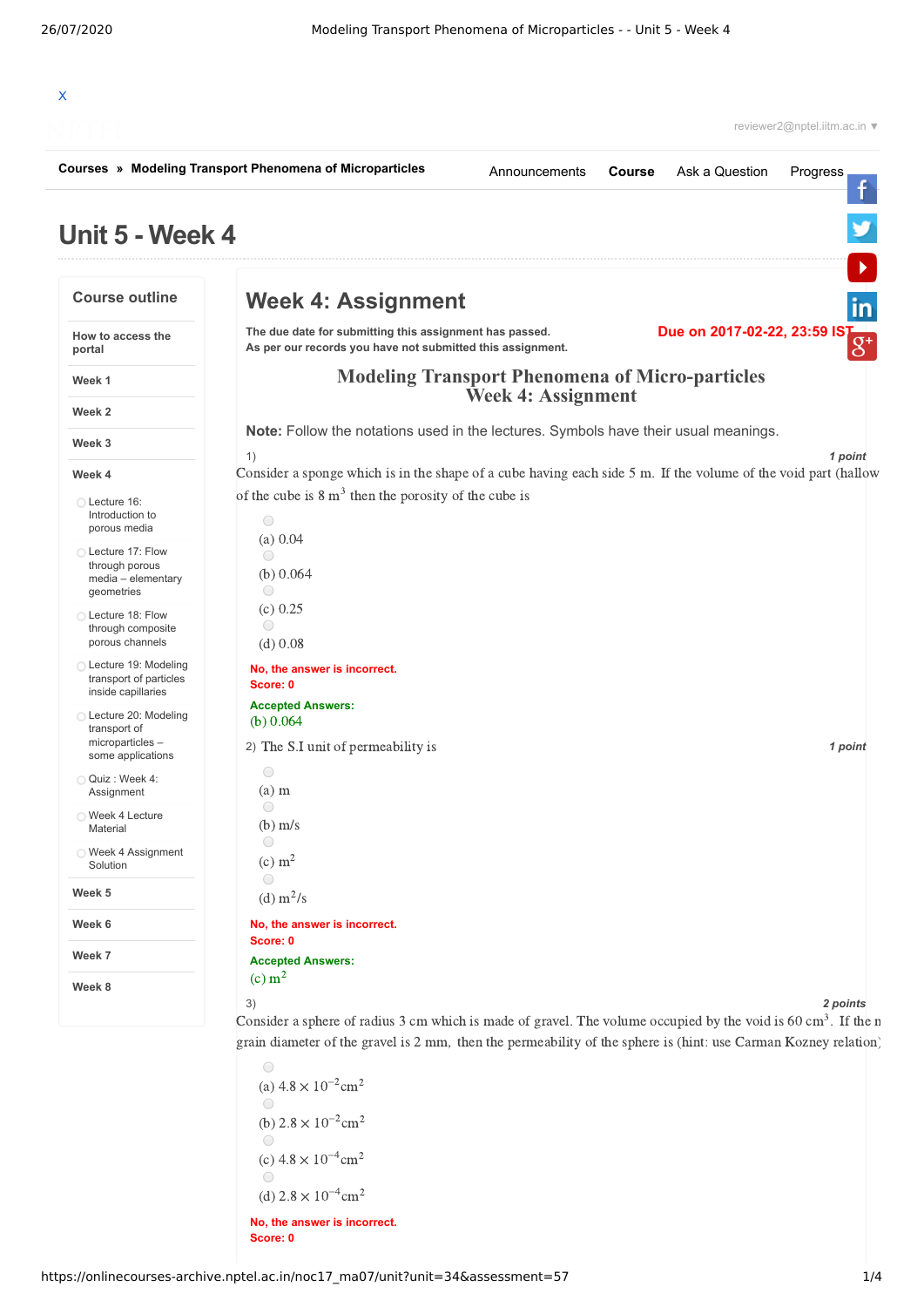26/07/2020 Modeling Transport Phenomena of Microparticles - - Unit 5 - Week 4

**Accepted Answers:** (d)  $2.8 \times 10^{-4}$  cm<sup>2</sup>

## 4) *1 point*

4)<br>Consider flow through a pipe of diameter 20 cm which is filled with a porous material of permeability 10<sup>-5</sup> cm the total pressure drop is  $10^2$  dyn/cm<sup>2</sup> which is taking place over a length 10 cm and the viscosity of the flowin fluid is  $10^{-3}$  dyn. s/cm<sup>2</sup>, then the total discharge (volume flux, Q) using Darcy equation is

 $\bigcirc$ (a)  $16\pi \text{ m}^3/\text{s}$  $\bigcirc$ (b)  $10\pi \text{ m}^3/\text{s}$ (c)  $18\pi \text{ m}^3/\text{s}$ (d)  $20\pi \,\mathrm{m}^3/\mathrm{s}$ **No, the answer is incorrect.**

**Score: 0 Accepted Answers:**

(b)  $10\pi \, \text{m}^3/\text{s}$ 

f  $\frac{9}{10}$ 

5) *4 points* Consider a channel filled with anisotropic porous material. Let the flow inside the porous media be governed by equation of the form  $-\nabla p + \mu \nabla^2 \mathbf{u} - \mu \mathbf{K}^{-1} \mathbf{u} = 0$ , where **K** is the permeability of the medium that is given by  $K_2$ 

matrix  $\mathbf{K} = \begin{pmatrix} K_1 & K_2 \ K_2 & K_3 \end{pmatrix}$ ,  $K_1 K_3 > K_2^2$ , then the x-component of the momentum equation is  $\binom{K_2}{K_3}$ ,  $K_1K_3 > K_2^2$ ,  $K_2$  $\bigcirc$ ∂

(a) 
$$
-\frac{\partial p}{\partial x} + \mu \nabla^2 u - \frac{\mu}{K_1 K_3 - K_2^2} (K_3 u - K_2 v) = 0
$$
  
\n(b)  $-\frac{\partial p}{\partial x} + \mu \nabla^2 u - \frac{\mu}{K_1 K_3 - K_2^2} (K_1 u + K_2 v) = 0$   
\n(c)  $-\frac{\partial p}{\partial x} + \mu \nabla^2 u - \frac{\mu}{K_2^2 - K_1 K_3} (K_1 u + K_2 v) = 0$   
\n(d)  $-\frac{\partial p}{\partial x} + \mu \nabla^2 u - \frac{\mu}{K_1 K_3 - K_2^2} (K_3 v - K_2 u) = 0$ 

**No, the answer is incorrect. Score: 0**

**Accepted Answers:** (a)  $-\frac{\partial p}{\partial x} + \mu \nabla^2 u - \frac{\mu}{K \cdot K - K^2} (K_3 u - K_2 v) = 0$  $\frac{\mu}{K_1K_3-K_2^2}(K_3u-K_2u)$ 

6) For very low values of permeability, flow inside a porous medium is supposed to be governed by 1 point

 $\bigcirc$ (a) Darcy equation (b) Stokes equation (c) Euler equation (d) Brinkman equation **No, the answer is incorrect. Score: 0**

**Accepted Answers:** (a) Darcy equation

7) *4 points*

Consider a unidirectional flow (along x-direction) between two parallel plates located at  $y = h$  and  $y = 0$  under pressure gradient. The lower plate is stationary and upper plate is moving with a velocity  $U$ . If the effective vis and the dynamic viscosity are equal and  $\alpha^2 = \frac{1}{K}$  then the velocity profile is

(a) 
$$
u(y) = \frac{1}{\alpha^2} \frac{\sinh \alpha y}{\sinh \alpha h} U
$$
  
\n(b)  $u(y) = \frac{\mu}{\alpha^2} \frac{\sinh \alpha y}{\sinh \alpha h} U$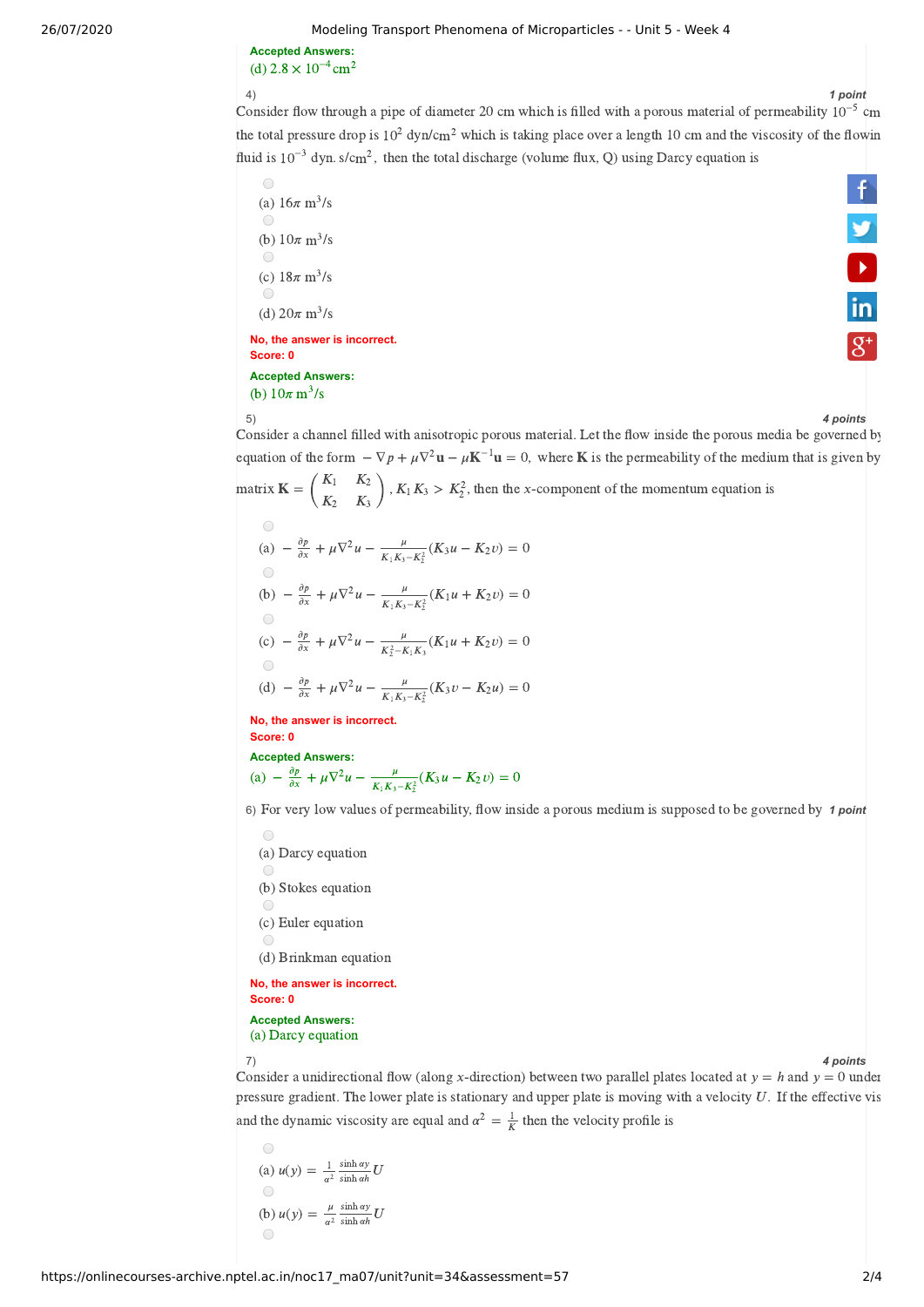## 26/07/2020 Modeling Transport Phenomena of Microparticles - - Unit 5 - Week 4

(c) 
$$
u(y) = \mu \frac{\sinh \alpha y}{\sinh \alpha h} U
$$
  
(d)  $u(y) = \frac{\sinh \alpha y}{\sinh \alpha h} U$ 

 $\sinh \alpha v$ 

**No, the answer is incorrect. Score: 0 Accepted Answers:** (d)  $u(y) = \frac{\sinh ay}{\sinh ab} U$  $sinh \alpha h$ 

8) *6 [points](https://www.facebook.com/NPTELNoc/)* Consider a unidirectional flow (along x-direction) between two parallel plates located at  $y = h$  and  $y = 0$ a constant pressure gradient  $\frac{dp}{dx} = G$ . The lower plate is stationary and the upper plate is moving with a [velocit](https://www.youtube.com/user/nptelhrd)  $\overline{dx}$  $\blacktriangleright$ If the effective viscosity and the dynamic viscosity are equal and  $\alpha^2 = \frac{1}{K}$ , then the velocity profile is

(a) 
$$
\frac{1}{\alpha^2 \mu \sinh \alpha h} \Big( G \sinh \alpha h(-1 + \cosh(\alpha y)) - \sinh(\alpha y)(G \cosh \alpha h - \mu \alpha^2 U - G) \Big)
$$
  
\n(b)  $\frac{1}{\alpha^2 \mu \sinh \alpha h} \Big( G \sinh \alpha h(-1 + \cosh(\alpha y)) - \sinh(\alpha y)(G \cosh \alpha h - \mu \alpha^2 U - 1) \Big)$   
\n(c)  $\frac{1}{\alpha^2 \mu \sinh \alpha h} \Big( G \sinh \alpha h(-1 + \cosh(\alpha y)) - \sinh(\alpha y)(G \cosh \alpha h - \mu \alpha^2 - G) \Big)$   
\n(d)  $\frac{1}{\alpha^2 \mu \sinh \alpha h} \Big( G \sinh \alpha h(-1 + \cosh(\alpha y)) - \sinh(\alpha y)(\cosh \alpha h - \mu \alpha^2 U - 1) \Big)$   
\nNo, the answer is incorrect.  
\nScore: 0  
\nAccepted Answers:  
\n(a)  $\frac{1}{\alpha^2 \mu \sinh \alpha h} \Big( G \sinh \alpha h(-1 + \cosh(\alpha y)) - \sinh(\alpha y)(G \cosh \alpha h - \mu \alpha^2 U - G) \Big)$ 

 $\sqrt{2}$ 

9) *6 points* Consider the Brinkman equation in two-dimensions:  $0 = -\nabla p + \mu \nabla^2 \mathbf{u} - \frac{\mu \mathbf{u}}{K}$ . If the stream function is introduc then the corresponding equation satisfied by the stream function is

(a) 
$$
\nabla^2(\nabla^2 - \frac{1}{K})\psi = 0
$$
  
\n(b)  $\nabla^2(\mu\nabla^2 - \frac{1}{K})\psi = 0$   
\n(c)  $\nabla^2(\nabla^2 - K)\psi = 0$   
\n(d)  $\nabla^4\psi = 0$   
\n**No, the answer is incorrect.**  
\n**Score: 0**  
\n**Accepted Answers:**  
\n(a)  $\nabla^2(\nabla^2 - \frac{1}{K})\psi = 0$ 

10) *4 points*

Consider a flow through porous medium that is governed by the extended Brinkman equation:  $\rho\left(\frac{\partial \mathbf{u}'}{\partial t'} + \mathbf{u}', \nabla \mathbf{u}'\right) = -\nabla p' + \mu \nabla^2 \mathbf{u}' - \frac{\mu \mathbf{u}'}{K},$ 

where  $\mathbf{u} = (u, v)$  represent the velocity. In order to non-dimensionalize the above equation, the following dimensionless variables are used:  $x' = \frac{x}{L}$ ,  $y' = \frac{y}{L}$ ,  $t' = \frac{Ut}{L}$ ,  $u' = \frac{u}{U}$ ,  $v' = \frac{v}{U}$ ,  $p' = \frac{p}{uU/L}$ ,  $\overline{\mu U/L}$  $Da = \frac{K}{L^2}$ . If the corresponding x-momentum equation is given by  $\alpha\left(\frac{\partial u'}{\partial t'}+u'\frac{\partial u'}{\partial x'}+v'\frac{\partial u'}{\partial y'}\right)=-\frac{1}{\Lambda}\frac{\partial p'}{\partial x'}+\beta\left(\frac{\partial^2 u'}{\partial x'^2}+\frac{\partial^2 u'}{\partial y'^2}\right)-\gamma u',$  $\frac{\partial p'}{\partial x'} + \beta \left( \frac{\partial^2 u'}{\partial x'^2} \right)$  $\frac{\partial^2 u'}{\partial y'^2}\Big) - \gamma u',$ then the parameters  $\alpha$ ,  $\beta$ ,  $\gamma$  and  $\Lambda$  are given by

(a) 
$$
\alpha = Re
$$
,  $\beta = -1$ ,  $\gamma = \frac{1}{Da}$ ,  $\Lambda = 1$   
\n(b)  $\alpha = \frac{1}{Re}$ ,  $\beta = 1$ ,  $\gamma = \frac{1}{Da}$ ,  $\Lambda = 1$   
\n(c)  $\alpha = Re$ ,  $\beta = Re$ ,  $\gamma = \frac{1}{Da}$ ,  $\Lambda = 1$   
\n(d)  $\alpha = Re$ ,  $\beta = 1$ ,  $\gamma = \frac{1}{Da}$ ,  $\Lambda = 1$